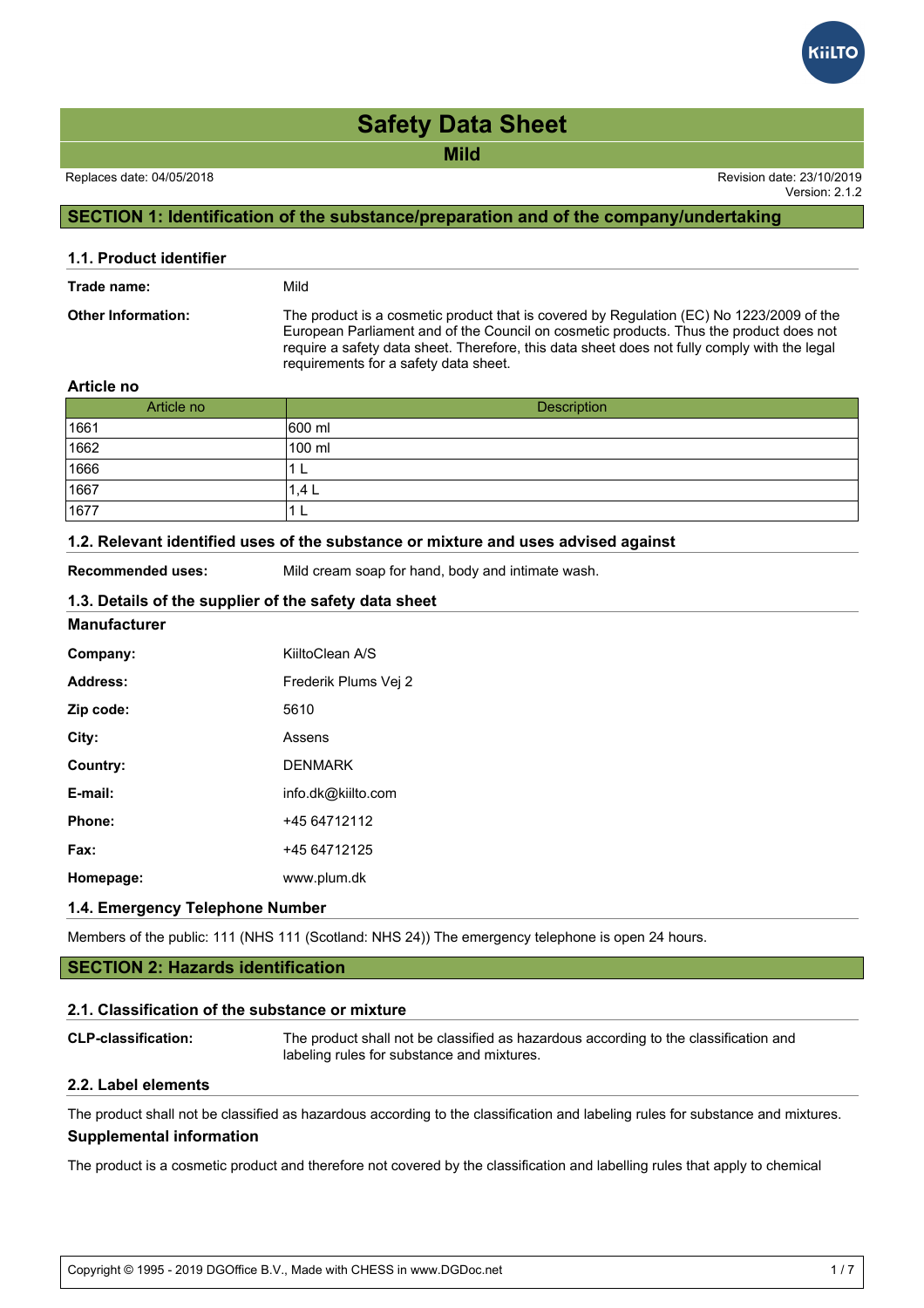**Mild**

Replaces date: 04/05/2018 Revision date: 23/10/2019

Version: 2.1.2 The product and therefore not covered by the covered by the classification and labelling rules that apply to chemical by the chemical rules that apply to chemical rules that apply to chemical rules that apply to chemical

products.

### **2.3. Other hazards**

The product does not contain any PBT or vPvB substances.

## **SECTION 3: Composition/information on ingredients**

### **3.2. Mixtures**

| Substance                                                | CAS No     | EC No | <b>REACH Reg. No.</b> | Concentration | <b>Notes</b> | CLP-<br>classification |
|----------------------------------------------------------|------------|-------|-----------------------|---------------|--------------|------------------------|
| AQUA                                                     | 7732-18-5  |       |                       | $50 - 80%$    |              |                        |
| <b>SODIUM</b><br><b>LAURETH</b><br>ISULFATE              | 9004-82-4  |       |                       | $5 - 10%$     |              |                        |
| <b>DISODIUM</b><br><b>LAURETH</b><br> SULFOSUCCINA<br>TE | 39354-45-5 |       |                       | $1 - 5%$      |              |                        |
| <b>SODIUM</b><br><b>CHLORIDE</b>                         | 7647-14-5  |       |                       | $1 - 5%$      |              |                        |
| COCAMIDE DEA 68603-42-9                                  |            |       |                       | $1 - 5%$      |              |                        |
| <b>GLYCERIN</b>                                          | 56-81-5    |       |                       | $1 - 5%$      |              |                        |
| <b>IMALIC ACID</b>                                       | 617-48-1   |       |                       | $< 1\%$       |              |                        |
| <b>SODIUM</b><br><b>BENZOATE</b>                         | 532-32-1   |       |                       | $< 1\%$       |              |                        |
| <b>GLYCOL</b><br><b>IDISTEARATE</b>                      | 627-83-8   |       |                       | $< 0.5\%$     |              |                        |
| Sodium<br><b>HYDROXIDE</b>                               | 1310-73-2  |       |                       | $< 0.5\%$     |              |                        |
| <b>STEARETH-4</b>                                        | 59970-10-4 |       |                       | $< 0.5\%$     |              |                        |

Please see section 16 for the full text of H-phrases.

## **SECTION 4: First aid measures**

### **4.1. Description of first aid measures**

| Inhalation:   | Seek medical advice in case of persistent discomfort.                                                                                                                                                                                                                                                                                                                                                                                                                                                                                                                                                                                                                                                  |
|---------------|--------------------------------------------------------------------------------------------------------------------------------------------------------------------------------------------------------------------------------------------------------------------------------------------------------------------------------------------------------------------------------------------------------------------------------------------------------------------------------------------------------------------------------------------------------------------------------------------------------------------------------------------------------------------------------------------------------|
| Ingestion:    | Wash out mouth thoroughly and drink 1-2 glasses of water in small sips. Seek medical<br>advice in case of persistent discomfort.                                                                                                                                                                                                                                                                                                                                                                                                                                                                                                                                                                       |
| Skin contact: | Wash the skin with water.                                                                                                                                                                                                                                                                                                                                                                                                                                                                                                                                                                                                                                                                              |
| Eye contact:  | Flush with water (preferably using eye wash equipment) until irritation subsides. Seek<br>medical advice if symptoms persist.                                                                                                                                                                                                                                                                                                                                                                                                                                                                                                                                                                          |
| General:      | In case of doubt or if symptoms persist, seek medical advice. The product has been safety<br>evaluated in accordance with Regulation (EC) No 1223/2009 on cosmetic products, Article<br>10. If, despite the implemented safety evaluations, problems or discomfort are still<br>experienced when using the product, please report it to KiiltoClean A/S, info.dk@kiilto.com<br>or phone +45 6471 2112, so that necessary remedial measures can be initiated and the<br>obligation to report serious adverse effects in accordance with Article 23 of the Regulation<br>are met. Serious adverse effects should always be reported to the competent authority of<br>the State where the issue occurred. |

## **4.2. Most important symptoms and effects, both acute and delayed**

Not relevant, as the product is a cosmetic product.

### **4.3. Indication of any immediate medical attention and special treatment needed**

Copyright © 1995 - 2019 DGOffice B.V., Made with CHESS in www.DGDoc.net 2 / 7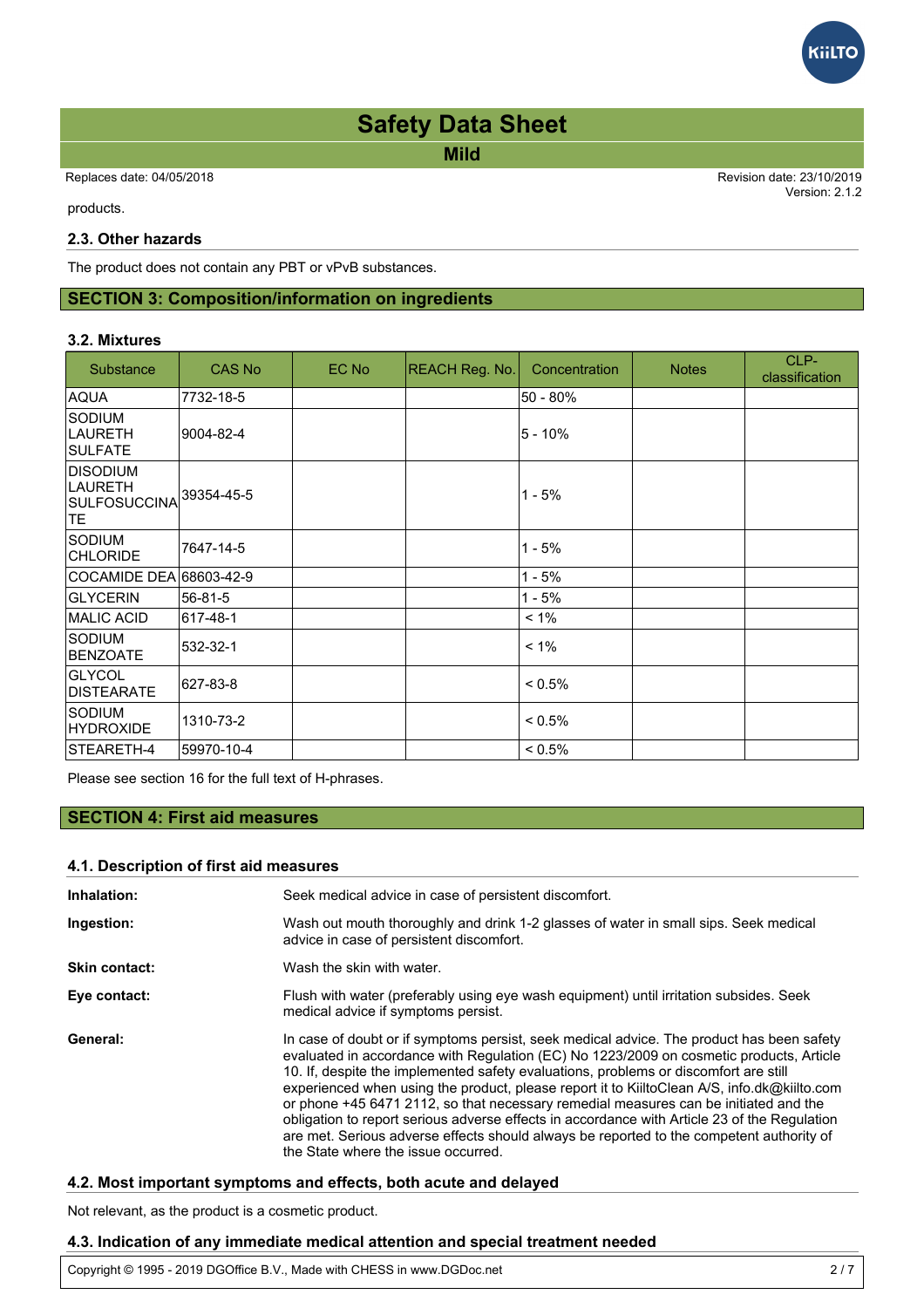**Mild**

No special immediate treatment required.

### **SECTION 5: Fire-fighting measures**

### **5.1. Extinguishing media**

| Suitable extinguishing media: | The product is not directly flammable. Choose extinguishing agents based on the<br>surrounding fire. |
|-------------------------------|------------------------------------------------------------------------------------------------------|
| Unsuitable extinguishing      | Do not use water stream, as it may spread the fire.                                                  |

**media:**

### **5.2. Special hazards arising from the substance or mixture**

The product is not directly flammable. Avoid inhalation of vapour and fumes - seek fresh air.

### **5.3. Advice for fire-fighters**

If there is a risk of exposure to vapour and flue gases, a self-contained breathing apparatus must be worn.

### **SECTION 6: Accidental release measures**

#### **6.1. Personal precautions, protective equipment and emergency procedures**

**For non-emergency personnel:** Keep unnecessary personnel away.

**For emergency responders:** In addition to the above: No special steps are necessary.

### **6.2. Environmental precautions**

Do not discharge large quantities of concentrated spills and residue into drains.

### **6.3. Methods and material for containment and cleaning up**

Contain and absorb spill with sand or other absorbent material and transfer to suitable waste containers. Rinse with water. Wipe up minor spills with a cloth.

### **6.4. Reference to other sections**

See section 8 for type of protective equipment. See section 13 for instructions on disposal.

## **SECTION 7: Handling and storage**

### **7.1. Precautions for safe handling**

No special requirements.

### **7.2. Conditions for safe storage, including any incompatibilities**

Storage temperature: 0-30 °C.

### **7.3. Specific end use(s)**

None.

### **SECTION 8: Exposure controls/personal protection**

### **8.1. Control parameters**

**Occupational exposure limit:** Contains no substances subject to reporting requirements

Copyright © 1995 - 2019 DGOffice B.V., Made with CHESS in www.DGDoc.net 3 / 7



Version: 2.1.2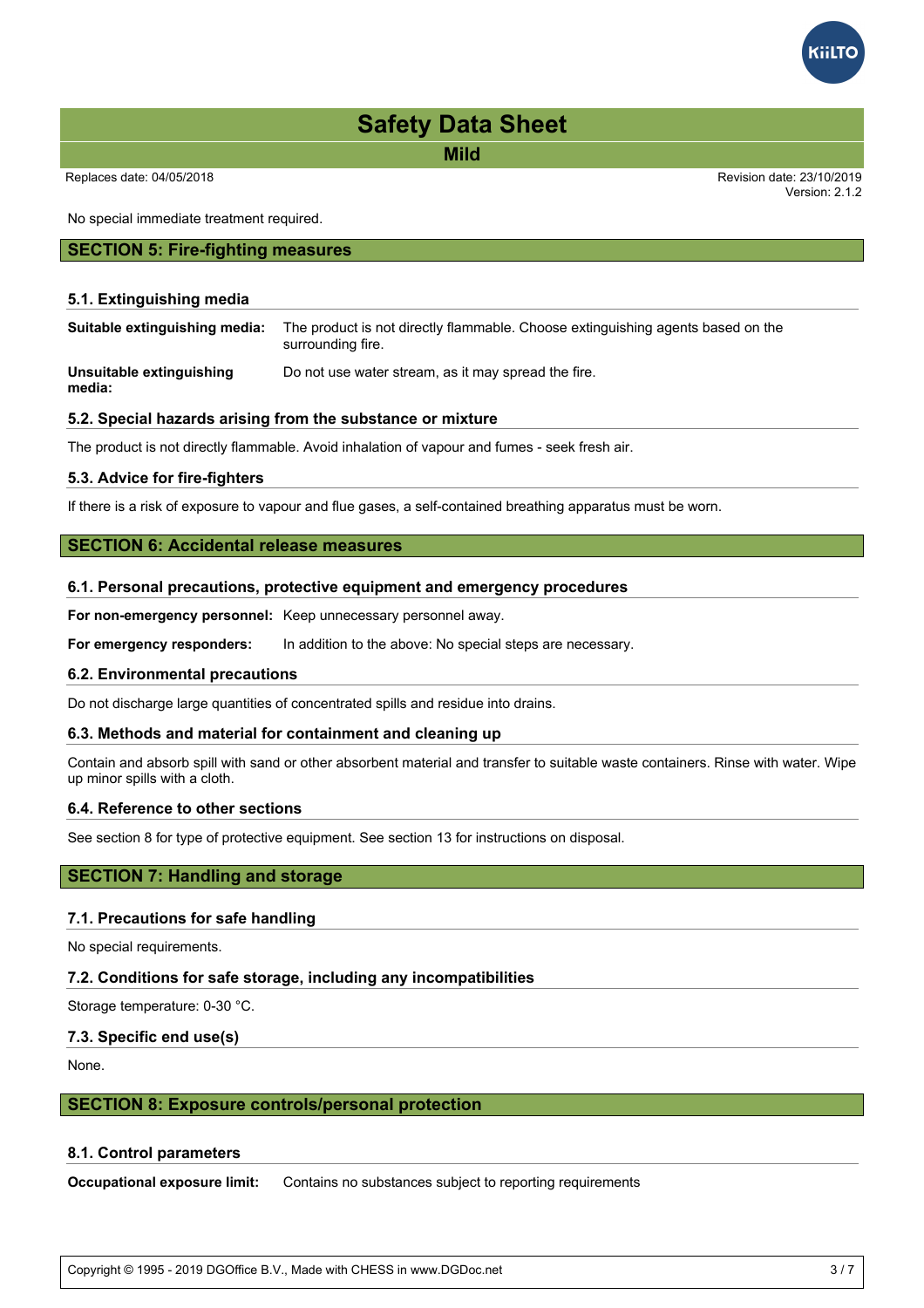**Mild**

Replaces date: 04/05/2018 Revision date: 23/10/2019

Version: 2.1.2

**GiltTC** 

**Other Information:** The product requires no special exposure control. **8.2. Exposure controls Appropriate engineering controls:** Wear the personal protective equipment specified below. **Personal protective equipment,** Not required. **eye/face protection: Personal protective equipment,** Not required. **skin protection: Personal protective equipment,** Not required. **hand protection: Personal protective equipment,** Not required. **respiratory protection: Environmental exposure controls:** Ensure compliance with local regulations for emissions.

**SECTION 9: Physical and chemical properties**

### **9.1. Information on basic physical and chemical properties**

| Parameter                               |                                  | Value/unit     |  |
|-----------------------------------------|----------------------------------|----------------|--|
| <b>State</b>                            | Viscous liquid.                  |                |  |
| Colour                                  | Grey White                       |                |  |
| Odour                                   | Perfume free                     |                |  |
| Solubility                              | Soluble in the following: Water. |                |  |
| Explosive properties                    | Non-explosive                    |                |  |
| Oxidising properties                    | N/A                              |                |  |
| Parameter                               | Value/unit                       | <b>Remarks</b> |  |
| pH (solution for use)                   | No data                          |                |  |
| pH (concentrate)                        | $4.8 - 5.8$                      |                |  |
| Melting point                           | No data                          |                |  |
| Freezing point                          | No data                          |                |  |
| Initial boiling point and boiling range | 100 °C                           |                |  |
| <b>Flash Point</b>                      | No data                          |                |  |
| Evaporation rate                        | No data                          |                |  |
| Flammability (solid, gas)               | No data                          |                |  |
| <b>Flammability limits</b>              | No data                          |                |  |
| <b>Explosion limits</b>                 | No data                          |                |  |
| Vapour pressure                         | No data                          |                |  |
| Vapour density                          | No data                          |                |  |
| Relative density                        | No data                          |                |  |
| Partition coefficient n-octonol/water   | No data                          |                |  |
| Auto-ignition temperature               | No data                          |                |  |
| Decomposition temperature               | No data                          |                |  |
| Viscosity                               | 2500 - 6500 cps                  |                |  |
| Odour threshold                         | No data                          |                |  |

## **9.2 Other information**

| arameter | Value/unit <sup>.</sup>            | Remarks |
|----------|------------------------------------|---------|
| Density  | 1100 kg/m <sup>3</sup><br>$1000 -$ |         |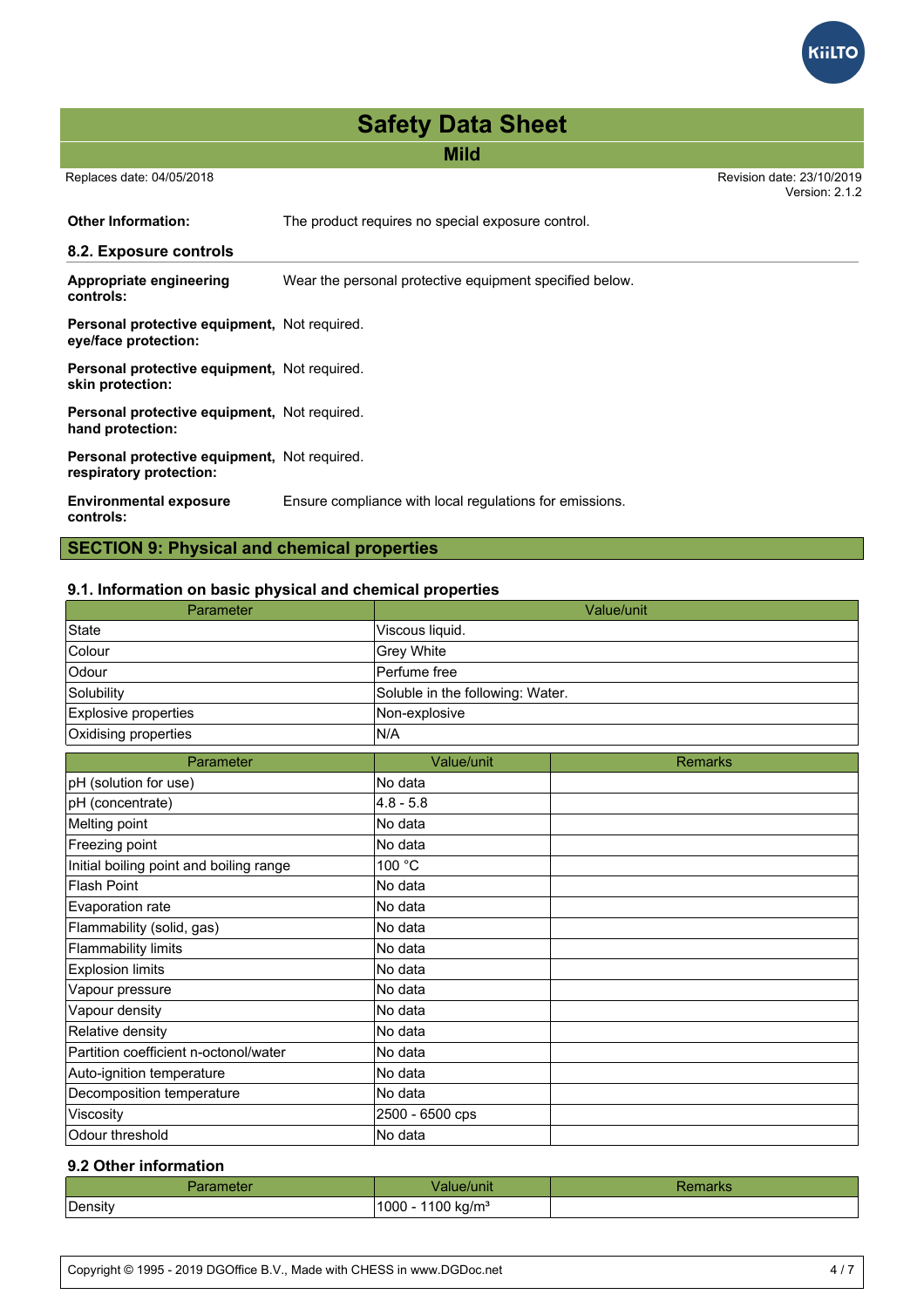**Mild**

Version: 2.1.2

**GilTC** 

## **SECTION 10: Stability and reactivity**

### **10.1. Reactivity**

Not reactive.

### **10.2. Chemical stability**

The product is stable when used in accordance with the supplier's directions.

### **10.3. Possibility of hazardous reactions**

None known.

## **10.4. Conditions to avoid**

None known.

### **10.5. Incompatible materials**

None known.

## **10.6. Hazardous decomposition products**

None known.

## **SECTION 11: Toxicological information**

### **11.1. Information on toxicological effects**

| Acute toxicity - oral:                                     | Ingestion of large quantities may cause discomfort. The product does not have to be<br>classified.                         |
|------------------------------------------------------------|----------------------------------------------------------------------------------------------------------------------------|
| Acute toxicity - dermal:                                   | The product does not have to be classified.                                                                                |
| Acute toxicity - inhalation:                               | The product does not have to be classified.                                                                                |
| <b>Skin corrosion/irritation:</b>                          | The product does not have to be classified.                                                                                |
| Serious eye damage/eye<br>irritation:                      | Temporary irritation. The product does not have to be classified.                                                          |
| <b>Respiratory sensitisation or</b><br>skin sensitisation: | The product does not have to be classified.                                                                                |
| Germ cell mutagenicity:                                    | The product does not have to be classified.                                                                                |
| <b>Carcinogenic properties:</b>                            | The product does not have to be classified.                                                                                |
| <b>Reproductive toxicity:</b>                              | The product does not have to be classified.                                                                                |
| Single STOT exposure:                                      | The product does not have to be classified.                                                                                |
| <b>Repeated STOT exposure:</b>                             | The product does not have to be classified.                                                                                |
| <b>Aspiration hazard:</b>                                  | The product does not have to be classified.                                                                                |
| <b>Other toxicological effects:</b>                        | The product has been safety evaluated in accordance with Regulation (EC) No 1223/2009<br>on cosmetic products, Article 10. |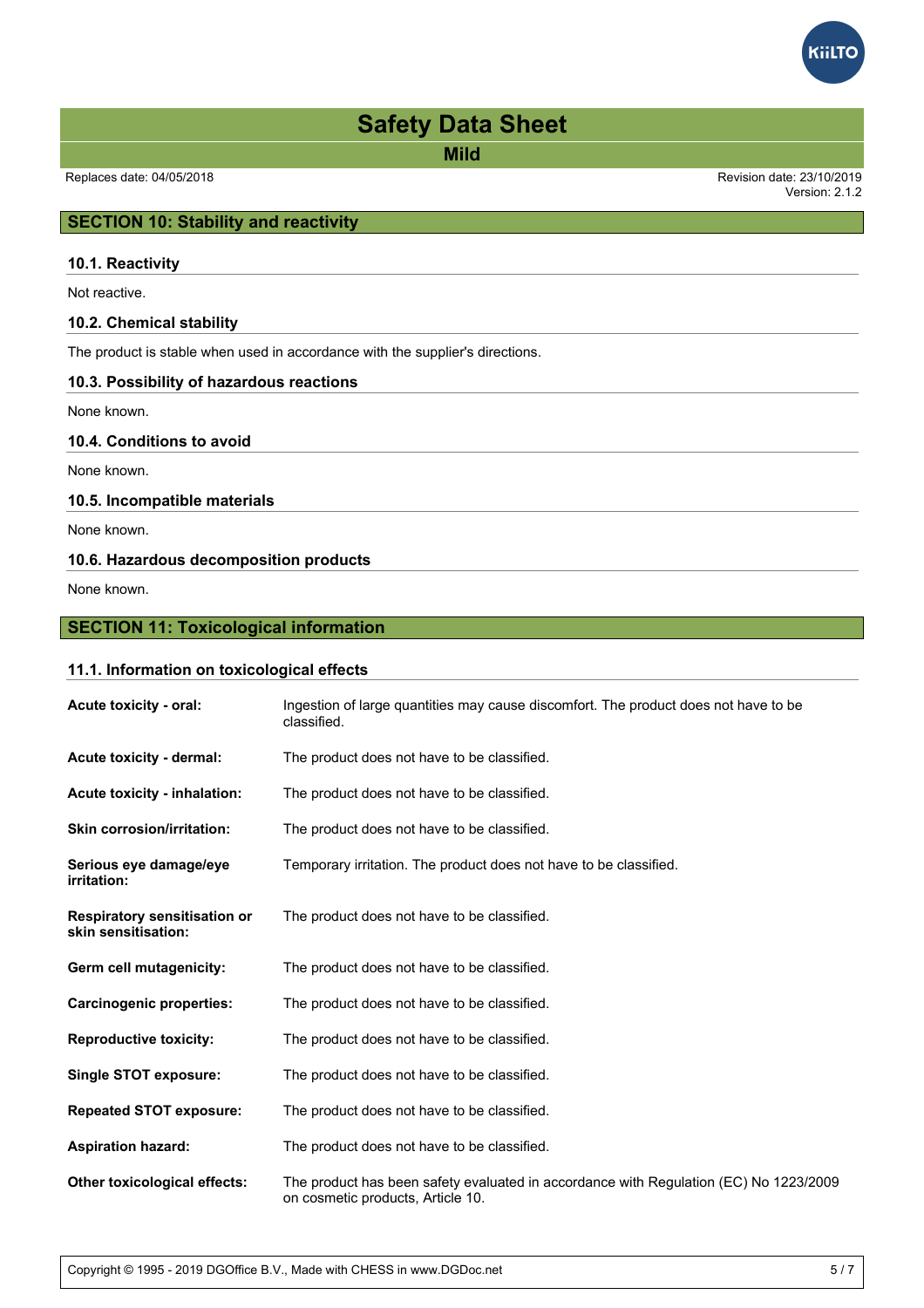**Mild**

Replaces date: 04/05/2018 Revision date: 23/10/2019

## **SECTION 12: Ecological information**

### **12.1. Toxicity**

The product does not have to be classified.

### **12.2. Persistence and degradability**

Expected to be biodegradable.

### **12.3. Bioaccumulative potential**

No bioaccumulation expected.

### **12.4. Mobility in soil**

Test data are not available.

### **12.5. Results of PBT and vPvB assessment**

The product does not contain any PBT or vPvB substances.

### **12.6. Other adverse effects**

None known.

### **Other Information**

The product carries the Nordic Eco-label. See the criteria at http://www.ecolabel.dk/kriterier.

### **SECTION 13: Disposal considerations**

### **13.1. Waste treatment methods**

Contact the local authorities.

Empty, cleansed packaging should be disposed of for recycling.

**Category of waste:** 07 06 99 wastes not otherwise specified

## **SECTION 14: Transport information**

| 14.1. UN-No.:                        | Not applicable. | 14.4. Packing group:            | Not applicable. |
|--------------------------------------|-----------------|---------------------------------|-----------------|
| 14.2. UN proper shipping<br>name:    | Not applicable. | 14.5. Environmental<br>hazards: | Not applicable. |
| 14.3. Transport hazard<br>class(es): | Not applicable. |                                 |                 |

### **14.6. Special precautions for user**

None.

### **14.7. Transport in bulk according to Annex II of MARPOL and the IBC Code**

Not applicable.

### **SECTION 15: Regulatory information**

### **15.1. Safety, health and environmental regulations/legislation specific for the substance or mixture**

**Special Provisions:** This product is covered by Regulation (EC) No 1223/2009 of the European Parliament and of the Council on cosmetic products. The product is therefore not covered by Regulation (EC) No 1272/2008 of the European Parliament and Council of 16 December 2008 on classification, labelling and packaging of substances and mixtures in accordance with Article 1, Paragraph 5c. Moreover, the product contains none of the substances listed in Regulation 1907/2006 EC Article 31, Paragraph 1b) and c) or Paragraph 3 a), b) and c). As

European Parliament and Council of 18 December 2006 concerning the Registration,



Version: 2.1.2